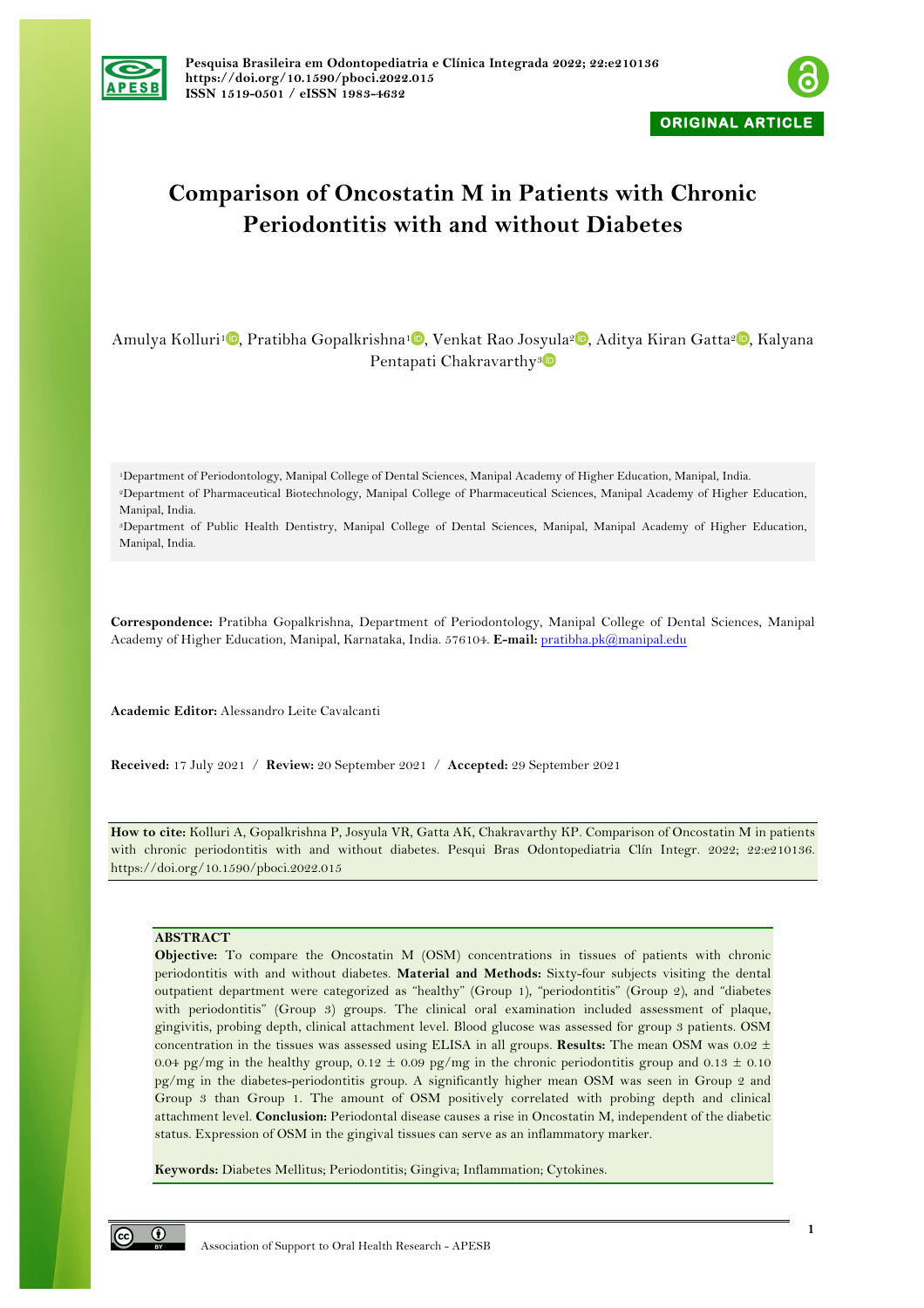## **Introduction**

Microorganisms on the tooth surface and gingival sulcus initiate periodontitis by triggering the host response to produce pro-inflammatory cytokines, which cause the breakdown of connective tissue and bone. Literature hints at diabetes mellitus increasing the incidence and occurrence of periodontitis. Periodontal health may be adversely affected by impaired glycemic control, immune dysfunction to bacterial challenge, oxidative stress, and increased inflammatory cytokine presence in diabetes [1]. Hyperglycemia can potentiate several inflammatory cytokines in the gingival sulcular fluid [2]. Similarly, periodontitis enhances systemic oxidative stress and acute phase reactants such as C-reactive protein. Therefore, persistent chronic inflammation in periodontal tissues can affect the control of diabetes [3].

Oncostatin M (OSM), a cytokine of the IL-6 family, is produced by immune cells such as T cells, neutrophils, monocytes, and dendritic cells in response to tissue injury [4]. It potentiates the actions of IL- $1/TNF-\alpha$  to augment "RANKL" production, promoting bone destruction [5]. In addition, it is known to induce changes in endothelial cells, which results in increased vascular permeability [6]. Previous studies have reported the association of OSM with chronic diseases like rheumatoid arthritis [7], inflammatory bowel disease [8], cancer [9], insulin resistance in Type 2 diabetic patients [10], and patients with chronic periodontitis [11].

Clinical studies in humans have often utilized body fluids like serum [11,12], gingival crevicular fluid [13], and saliva [14] for estimating OSM. However, studies on OSM concentration in human tissues are scant [14]. Hence, determining cytokine function at the site of disease would provide appropriate and accurate information on local tissue activity. Moreover, literature on OSM among people with diabetes is limited. Due to growing evidence of an inter-relationship between diabetes and periodontitis, it is worthwhile evaluating the OSM concentrations in patients having chronic periodontitis with and without diabetes. Hence, our study aimed to compare the tissue concentrations of OSM among patients with "chronic periodontitis", "diabetes with chronic periodontitis", and healthy controls. The null hypothesis was that there would be no significant difference in the mean OSM in different patients with chronic periodontitis with and without diabetes and healthy controls.

## **Material and Methods**

#### Study Design and Ethical Clearance

A cross-sectional study was conducted among the patients visiting the outpatient department of periodontics during the period 2014 to 2016. The institutional ethics committee of Kasturba Hospital and Kasturba medical college approved the study protocol (IEC: 733/2014). Informed consent was obtained from all the participants.

#### Sampling

We screened 313 patients keeping in view of the inclusion and exclusion criteria. Sixty-six patients were eligible, out of which only 64 people consented to be part of the study. We excluded patients with aggressive periodontitis, uncontrolled diabetes, or systemic diseases other than type 2 diabetes mellitus, tobacco users, periodontal therapy or medication in the past six months, pregnancy, lactation, and those undergoing hormone replacement therapy.

The sixty-four recruited patients were categorized into three groups. The healthy group (Group 1; n=22) consisted of participants with at least 20 natural teeth, probing depth ≤ 3mm, gingival index score ≤ 1,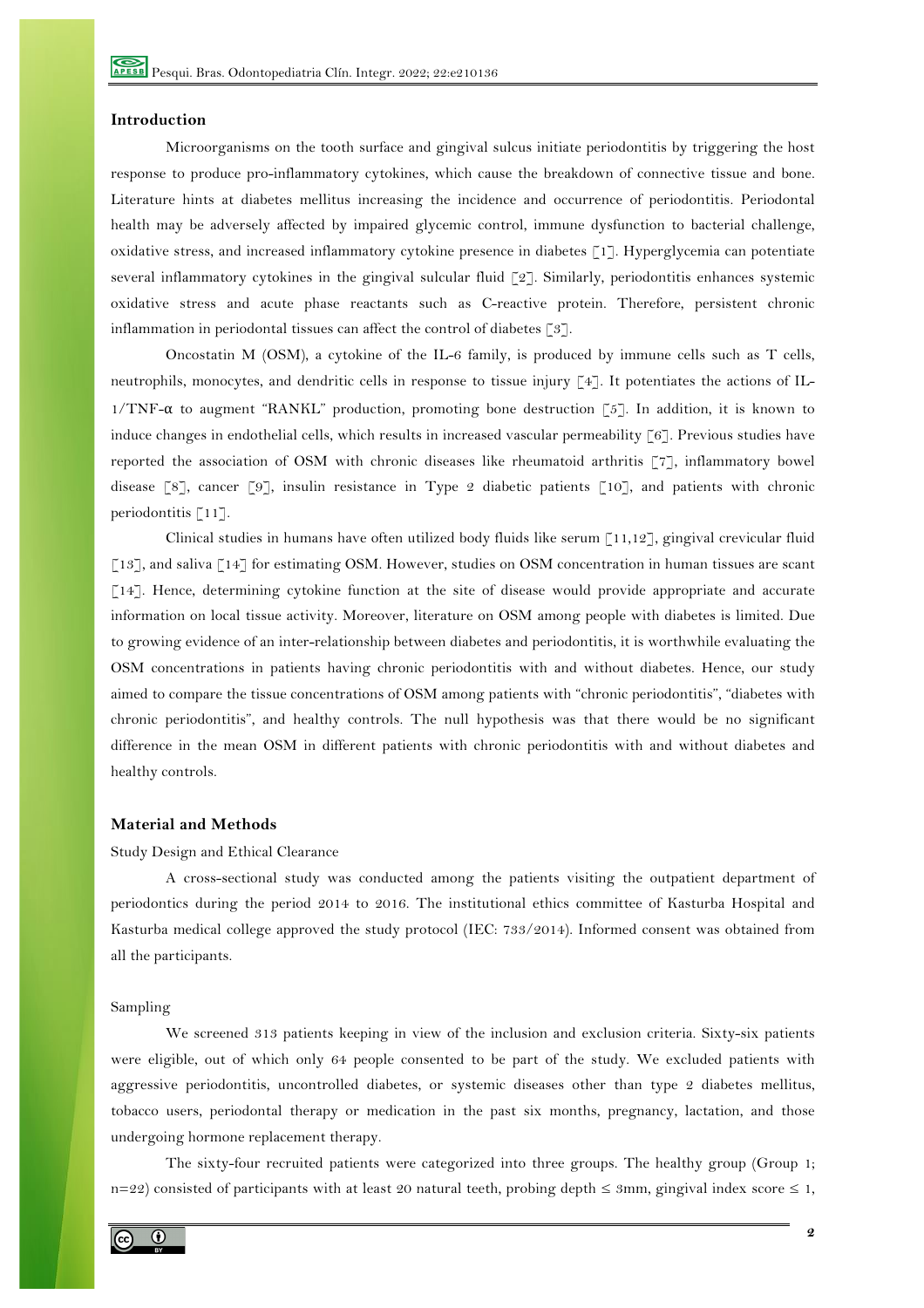no clinical attachment loss. The chronic periodontitis group (Group 2;  $n=21$ ) consisted of participants with probing depth  $\ge 5$ mm, clinical attachment loss of  $\ge 3$ mm. Finally, the diabetes-periodontitis group (Group 3; n=21) consisted of Type 2 diabetes mellitus with HbA1c ranging from 5.5 - 7%, probing depth  $\ge 5$ mm and clinical attachment loss ≥ 3mm.

# Clinical Oral Examination

A single trained examiner recorded the gingival index (GI)  $\lceil 15 \rceil$ , plaque index (PI)  $\lceil 16 \rceil$ , probing depth (PD), and clinical attachment level (CAL). Additionally, Group 3 patients were also evaluated for Glycated hemoglobin (HbA1c), fasting blood glucose (FBG), and postprandial blood glucose (PPBG) levels.

#### Sample Collection

Gingival tissue samples were obtained from groups 2 and 3 as part of the periodontal treatment protocol (curettage, periodontal surgery, crown lengthening or extraction). In addition, in Group 1 individuals, gingival tissue samples were obtained if indicated / referred for treatments such as crown lengthening or gingivectomy.

## Sample Analysis

The samples were placed into coded Eppendorf vials containing 0.5ml phosphate buffer solution (pH 7.4) and stored at -80 degrees C. Collected tissues were weighed in Sartorius BT 124 S analytical balance, followed by tissue homogenization by the manual stirring of each sample for 2-3 minutes. The stir was washed for each sample to avoid tissue contamination. Next, vortexing was performed at 300 rpm for 10 minutes using HeidolphTM Shaker Vibramix 110, followed by centrifugation at 2900 rpm (659 g force) in a cooling centrifuge (Model: C-30BL, REMI laboratory instruments, Mumbai, India) for 20 minutes for supernatant collection.

The ELISA kit [ELISA protocol: (Biospes-Chongqing Biospes Co., Ltd, China)] was used to determine OSM concentration in the tissues. Standard preparation followed the manufacturer's protocol (Biospes-Chongqing Biospes Co., Ltd, China). The components of the kit were brought to equilibrium at room temperature for 15-30 minutes. Ten standard wells were set on the pre-coated plate. A standard curve was plotted by denoting serial dilutions of one known concentration of the analyte across a range of concentrations around the expected 'unknown' concentration. The protein concentrations of patient samples were recorded at 450 nm in the ELX 800 MS microplate reader and determined. Interpolation relied on an appropriately constructed curve.

## Statistical Analysis

The statistical analysis for all the data was performed using SPSS version 18 software (SPSS Inc. Released 2009, Version 18.0, Chicago, USA). A p-value of <0.05 was considered statistically significant. The Chi-square test compared the sex distribution among the three study groups. ANOVA with posthoc Tukey test, Independent samples t-test and Kruskal Wallis ANOVA with posthoc Dunn test were used to compare continuous variables (age, gingival index, and plaque index, PD, CAL, OSM) among the three groups. Pearson and Spearman correlation coefficients were used to evaluate the correlation between OSM and other variables.

## **Results**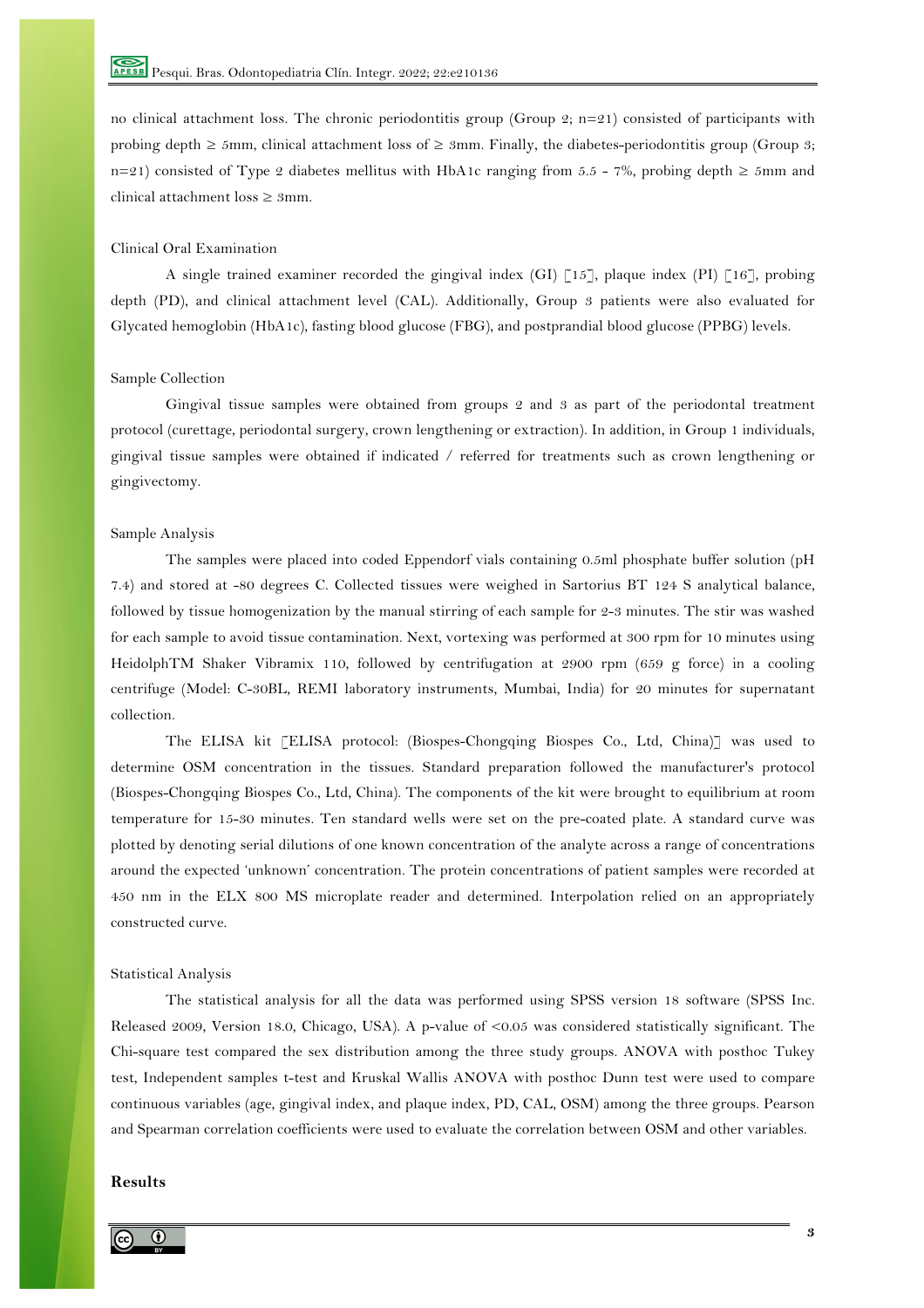Sixty-four individuals participated in the study. No significant differences existed in sex distribution among the three groups (p=0.218) (Table 1). The healthy group comprised 40.9% females and 59.1% males; the periodontitis group had 66.7% females and 33.3% males, while the diabetic-periodontitis group had 47.6% females and 52.4% males. Patient ages ranged from 23 to 65 years with a mean of 45.16 ±10.97. The mean age was significantly more in groups  $2$  (48.33  $\pm$  9.18) and three (52.95  $\pm$  7.65) compared to group 1 (37.55  $\pm$  10.16) (Table 1).

| Table 1. Comparison of demographic data, clinical indices, and Oncostatin M among the groups. |  |  |  |  |
|-----------------------------------------------------------------------------------------------|--|--|--|--|
|-----------------------------------------------------------------------------------------------|--|--|--|--|

| <b>Variables</b>                    | Group 1                  | Group 2          | Group 3          | p-value | <b>Post-hoc Test</b>                 |
|-------------------------------------|--------------------------|------------------|------------------|---------|--------------------------------------|
|                                     | $N$ $(\%)$               | $N$ $(\%)$       | $N$ $(\%)$       |         |                                      |
| Male                                | 13(59.1)                 | 7(33.3)          | 11 $(52.4)$      | 0.218   | $\overline{\phantom{a}}$             |
| Age (Mean and $SD$ )                | $37.55 \pm 10.16$        | $48.33 \pm 9.18$ | $52.95 \pm 7.65$ | < 0.001 | Group 2, $3 > G$ roup 1 <sup>+</sup> |
| PI (Mean and SD)                    | $0.92 \pm 0.23$          | $1.37 \pm 0.35$  | $1.51 \pm 0.21$  | < 0.001 | Group 2, $3 > G$ roup 1 <sup>+</sup> |
| GI (Mean and SD)                    | $0.93 \pm 0.19$          | $1.4 \pm 0.31$   | $1.6 \pm 0.27$   | < 0.001 | Group $3 > 2 > 1^+$                  |
| PD (Mean and SD)                    | $\overline{\phantom{0}}$ | $5.02 \pm 0.98$  | $5.52 \pm 0.72$  | 0.065   |                                      |
| CAL (Mean and SD)                   | -                        | $4.29 \pm 0.83$  | $4.57 \pm 0.59$  | 0.212   | -                                    |
| Oncostatin $M(pg/mg)$ (Mean and SD) | $0.02 \pm 0.04$          | $0.12 \pm 0.09$  | $0.13 \pm 0.10$  | < 0.001 | Group 2, $3 > G$ roup 1 <sup>+</sup> |

**#**Chi-square test; **†**ANOVA with post-hoc Tukey's test; **††**Independent sample t-test; ‡Kruskal Wallis ANOVA with post-hoc Dunn's test.

## Clinical and Biochemical Parameters

Significant differences existed in mean plaque and gingival index among the groups (p<0.001 and p<0.001), with mean plaque highest in Group 3. The post hoc test showed that groups 2 and 3 showed higher mean plaque scores than group 1. Similarly, the gingival index progressively increased with the lowest values in Group 1, followed by Group 2, and the highest mean gingival index in Group 3, with a significant difference between the groups. The mean PD and CAL showed no significant differences between Groups 2 and 3 (p=0.065 and 0.212, respectively) (Table 1). Among those in Group 3, the mean fasting blood glucose level was 121±18.0 mg/dl; mean glycated hemoglobin was 6.53± 0.08 %, while the postprandial blood glucose level was 161± 35.0 mg/dl.

## Comparison of OSM Concentrations and its Relationship with Other Variables

The mean OSM was  $0.02 \pm 0.04$  pg/mg in Group 1,  $0.12 \pm 0.09$  pg/mg of tissue in Group 2, and 0.13  $\pm$  0.10 pg/mg of tissue in Group 3. There was a significant difference in the mean OSM amounts within the three groups (p<0.001). The posthoc test showed that the mean OSM amount in Groups 2 and 3 was higher than Group 1. However, no significant difference between Groups 2 and 3 was noticed (Table 1). A correlation of age with OSM was carried out, which showed a weak positive correlation between age and protein (OSM) (r=0.262; p=0.037). Age-wise comparisons showed that older age groups had higher OSM amounts than younger aged individuals (Table 2) did.

| Table 2. Comparison of Oncostatin M in age stratified patient groups. |  |
|-----------------------------------------------------------------------|--|
|-----------------------------------------------------------------------|--|

|                                             |                          | Age Groups      |                 |          |               |
|---------------------------------------------|--------------------------|-----------------|-----------------|----------|---------------|
| Variable                                    | $<$ 35 $\lceil A \rceil$ | 36-50 [B]       | 51-65 [C]       | p-value  | Post-hoc test |
|                                             | Mean $\pm$ SD            | Mean $\pm$ SD.  | Mean $\pm$ SD   |          |               |
| Protein $(\text{pg/mg})$                    | $0.05 \pm 0.09$          | $0.10 \pm 0.10$ | $0.11 \pm 0.09$ | $0.035*$ | A < C         |
| $SC_{i}$ and $C_{i}$ and $C_{i}$ at $C_{i}$ |                          |                 |                 |          |               |

\*Significant at p<0.05.

The plaque and gingival indices in the three groups did not correlate with OSM. Group 3 demonstrated a moderately strong correlation of OSM with probing depth (r=0.719) and a fair correlation with clinical attachment level (r=0.448). In Group 2 also, OSM showed a fair correlation with probing depth, which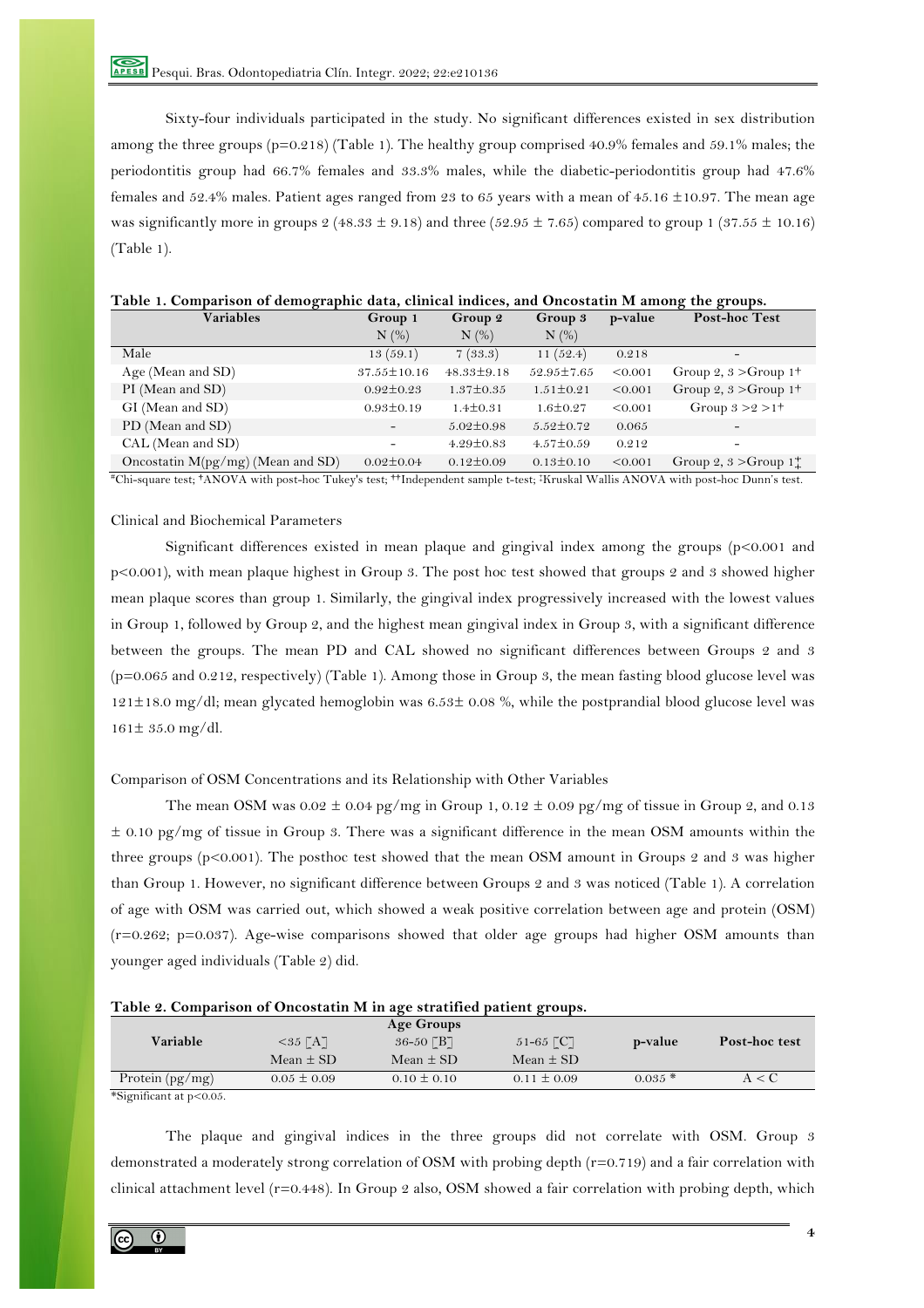was significant (r=0.425). OSM did not show a significant correlation with the biochemical parameters (FBG, PPBG, glycated hemoglobin) within group 3 (Table 3).

|                              | <b>Oncostatin M</b>          |                              |                          |                          |               |         |
|------------------------------|------------------------------|------------------------------|--------------------------|--------------------------|---------------|---------|
| <b>Variables</b>             | Group 1                      |                              | Group 2                  |                          | Group 3       |         |
|                              | CC                           | p-value                      | CC                       | p-value                  | <sub>CC</sub> | p-value |
| Plaque Index                 | 0.181                        | 0.419                        | 0.078                    | 0.736                    | 0.164         | 0.478   |
| Gingival Index               | 0.037                        | 0.87                         | 0.148                    | 0.521                    | 0.195         | 0.398   |
| Probing Depth                | $\overline{\phantom{a}}$     | $\overline{\phantom{0}}$     | $0.425**$                | 0.037                    | $0.719**$     | 0.04    |
| Clinical Attachment Level    | $\qquad \qquad$              | $\qquad \qquad \blacksquare$ | 0.176                    | 0.432                    | $0.448**$     | 0.023   |
| <b>Fasting Blood Glucose</b> | $\qquad \qquad \blacksquare$ | $\qquad \qquad \blacksquare$ | $\overline{\phantom{a}}$ | $\overline{\phantom{0}}$ | 0.26          | 0.6     |
| Postprandial Blood Glucose   |                              | $\qquad \qquad \blacksquare$ | $\overline{\phantom{a}}$ |                          | 0.153         | 0.153   |
| HbA1c                        | $\overline{\phantom{0}}$     | $\overline{\phantom{0}}$     | $\overline{\phantom{a}}$ |                          | 0.063         | 0.785   |

| Table 3. Correlation of Oncostatin M with clinical and biochemical parameters. |  |  |  |
|--------------------------------------------------------------------------------|--|--|--|
|--------------------------------------------------------------------------------|--|--|--|

CC = Correlation Coefficient; †Fair correlation; ‡Moderately strong correlation; \*Correlation is significant at the 0.05 level (2-tailed).

# **Discussion**

Studies have indicated the potential role of OSM in various chronic inflammatory conditions [7,8]. Our study evaluated the OSM concentration in chronic periodontitis with and without diabetes. We observed increased amounts of OSM in chronic periodontitis with or without diabetes. This was similar to the study by Jones et al. [14], who reported elevated OSM in the gingival epithelium, and immune cell infiltrates of the gingival connective tissues of periodontitis patients. Hosokawa et al. reported that OSM could induce expression of CXCL10 and ICAM-1 in human gingival fibroblasts cells. These agents promote Th1 cell infiltration and retention in diseased tissues. Similar effects might explain OSM presence in periodontitis sites intensifying the disease  $\lceil 17 \rceil$ .

Furthermore, the elevation of OSM in the periodontitis groups may be attributed to the effects of periodontal pathogens in the subgingival environment. *T. denticola*, a prevalent bacterium in deeper pockets, stimulates OSM to release from oral neutrophils and macrophages by degranulation and de novo synthesis [14]. The elevated oral neutrophil OSM correlated with the presence of *T. denticola* [14]. Therefore, we can infer that OSM quantity can rise during inflammatory changes seen in the local tissue environment, irrespective of the diabetic status.

Lin et al. reported OSM in the GCF in 22/31 healthy sites and 30/31 sites with periodontitis. An increase in OSM concentrations was evident with increasing severity of disease. Healthy sites showed a range of 68 to 7534 pg/ml, while mild periodontal disease ranged from 93 to 5321 pg/ml. Moderate periodontitis sites showed 56 to 6429 pg/ml values, and severe periodontitis cases ranged from 521 to 2961 pg/ml [18]. Lu et al. [19] reported OSM values of 0–4.77 pg/site in healthy sites, while mildly diseased sites had 0–5.1 pg/site, and moderate disease sites showed OSM from 0.85–6.60 pg/site, and approximately 1.31–7.80 pg/site in severely diseased sites. Thorat et al.  $\lceil 12 \rceil$  reported 66.15 $\pm 28.10$  pg/ml in healthy individuals compared to 128.33±22.96 pg/ml in gingivitis and 726.65±283.56 pg/ml in periodontitis. Similarly, higher amounts of OSM in the saliva of patients with periodontal disease  $(62 \text{ pg/ml})$  than healthy individuals  $(23 \text{ pg/ml})$  has been reported [14]. Therefore, we construe that the quantity of OSM intensifies with increasing periodontal tissue destruction.

The OSM concentration from our study samples differed considerably from the previous research. The differences could be attributed to the differently sourced samples (tissue *vs.* GCF), amount of disease or age of the patients. Nevertheless, the OSM concentration shows an increased concentration in chronic periodontitis with and without diabetes.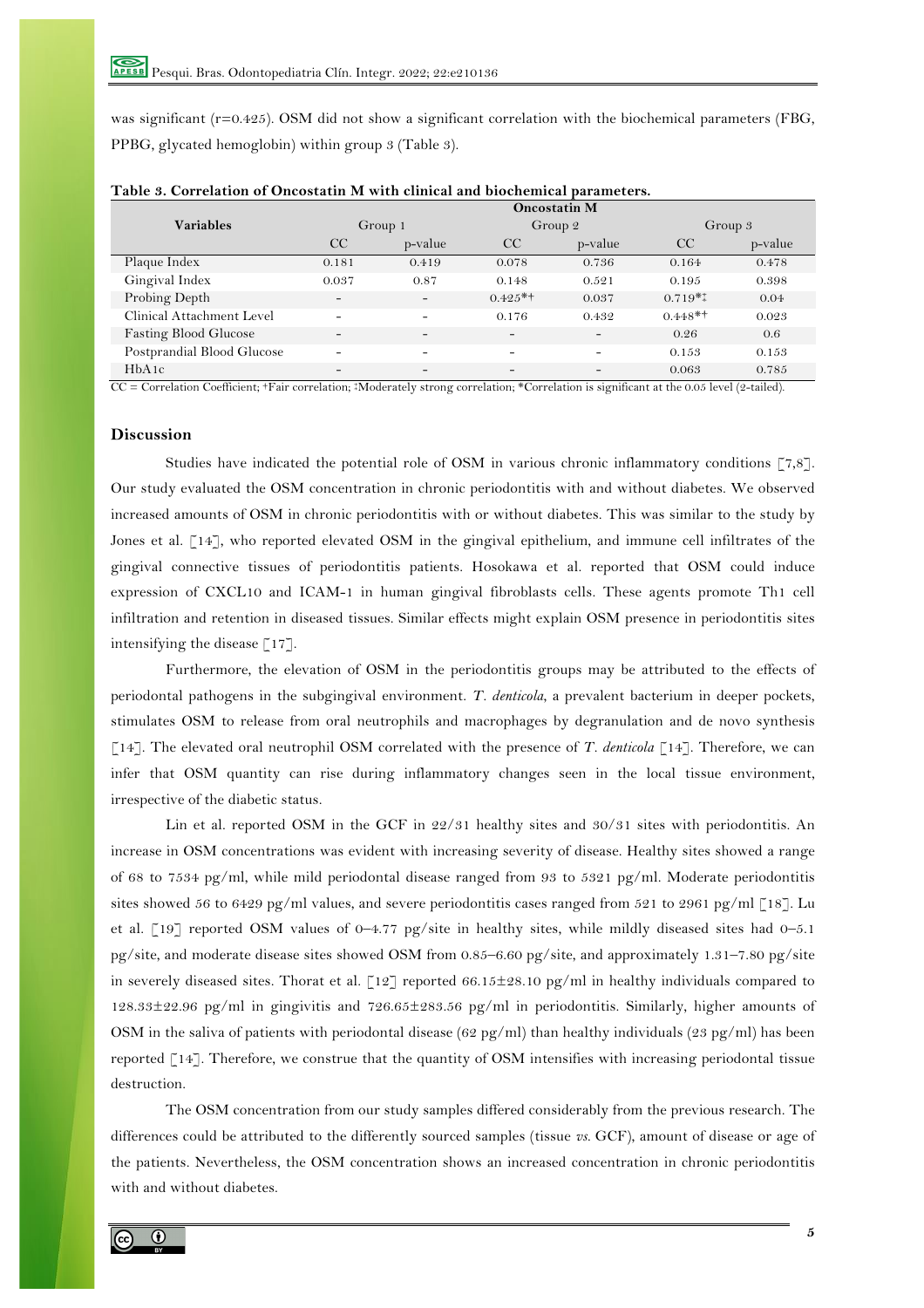OSM showed a weak positive correlation with the age of the patients. However, the older age groups showed higher amounts of OSM protein than younger individuals. This could be attributed to the fact that periodontitis is generally seen in elderly patients and the same is reflected in the age distribution among the three groups.

OSM showed a positive correlation with periodontal parameters. Thorat et al.  $\lceil 12 \rceil$  also reported a correlation between GCF OSM and the periodontal parameters. Gingival tissue biopsies of periodontitis patients have shown a more significant proportion of the pro-inflammatory type of macrophages. These 'M1' type of macrophages aggravate periodontal inflammation by secreting M1 cytokines such as IL-6, TNF- alpha and IL-12 [20]. 'M2' macrophages involved in healing are also found in periodontal tissues. The various periodontal microbes (*P. gingivalis*, *T. forsythia*, *T. denticola*) activate these two types of macrophages, instigating OSM release [14]. Furthermore, diabetes is associated with hyper-responsive macrophages [21].

We observed that diabetes had minimal effect on OSM expression in patients with chronic periodontitis. However, significant elevated OSM concentrations were seen in patients with chronic periodontitis. Few studies are available on the significance of OSM in the periodontal environment. The present study adds to the existing information asserting the local effects of Oncostatin M as an immune modulator, independent of the influence of the systemic status. The focus of the research was to elucidate the presence of OSM in the gingival tissues.

A limitation of this study is its cross-sectional study design, where temporal association could not be established. Further, OSM may act through either OSM receptor I or II [4]. This may also limit the interpretations made in our study as different signaling pathways may be activated based on the type of receptor involved, enabling a varied OSM response affecting the environmental conditions. Future studies should consider these aspects with a focus on peri-implant disease severity. Therapeutic agents that target OSM can also be an area for further research.

## **Conclusion**

Elevated levels of Oncostatin M were seen in chronic periodontitis patients. It could be a potential marker of localized periodontal inflammation.

## **Authors' Contributions**

AK **https://orcid.org/0000-0002-8919-1979** Conceptualization, Methodology, Investigation, Data Curation, Writing - Original Draft and Writing - Review and Editing. PG https://orcid.org/0000-0002-5500-8865 Conceptualization, Methodology, Writing - Original Draft and Writing - Review and Editing VRJ https://orcid.org/0000-0002-0050-4212 Methodology, Investigation, Data Curation and Writing - Review and Editing. AKG https://orcid.org/0000-0002-4034-6044 Methodology, Investigation, Data Curation and Writing - Review and Editing<br>RPC https://orcid.org/0000-0002-5462-5677 Methodology, Formal Analysis, Data Curation and Writing - Revie KPC https://orcid.org/0000-0002-5462-5677 Methodology, Formal Analysis, Data Curation and Writing - Review and Editing. All authors declare that they contributed to critical review of intellectual content and approval of the final version to be published.

#### **Financial Support**

None.

## **Conflict of Interest**

The authors declare no conflicts of interest.

#### **Data Availability**

The data used to support the findings of this study can be made available upon request to the corresponding author.